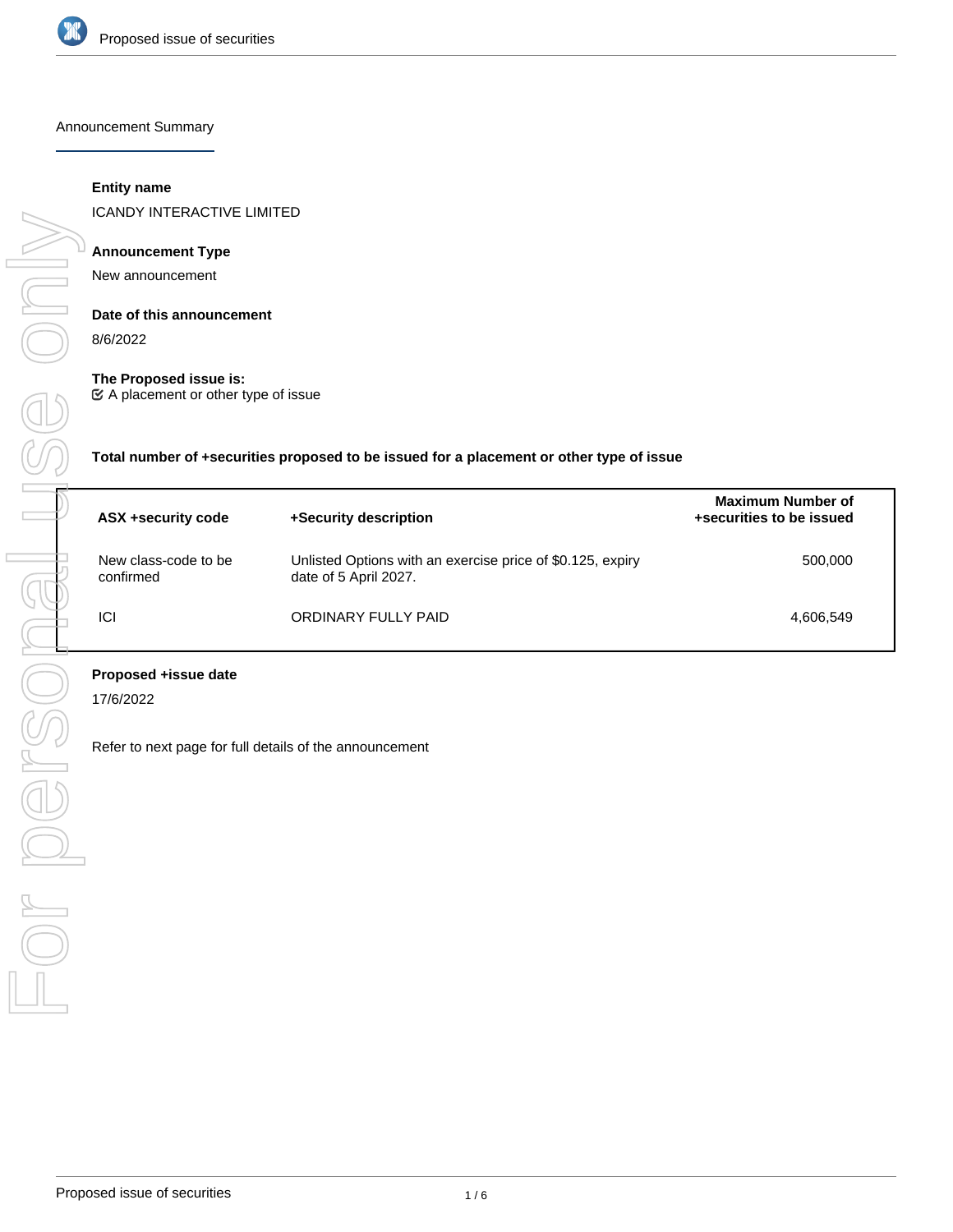

### Part 1 - Entity and announcement details

## **1.1 Name of +Entity**

# ICANDY INTERACTIVE LIMITED

We (the entity named above) give ASX the following information about a proposed issue of +securities and, if ASX agrees to +quote any of the +securities (including any rights) on a +deferred settlement basis, we agree to the matters set out in Appendix 3B of the ASX Listing Rules.

If the +securities are being offered under a +disclosure document or +PDS and are intended to be quoted on ASX, we also apply for quotation of all of the +securities that may be issued under the +disclosure document or +PDS on the terms set out in Appendix 2A of the ASX Listing Rules (on the understanding that once the final number of +securities issued under the +disclosure document or +PDS is known, in accordance with Listing Rule 3.10.3C, we will complete and lodge with ASX an Appendix 2A online form notifying ASX of their issue and applying for their quotation).

**1.2 Registered Number Type**

# **Registration Number**

87604871712

**1.3 ASX issuer code**

ICI

ABN

# **1.4 The announcement is**

New announcement

### **1.5 Date of this announcement**

8/6/2022

### **1.6 The Proposed issue is:**

 $\mathfrak{C}$  A placement or other type of issue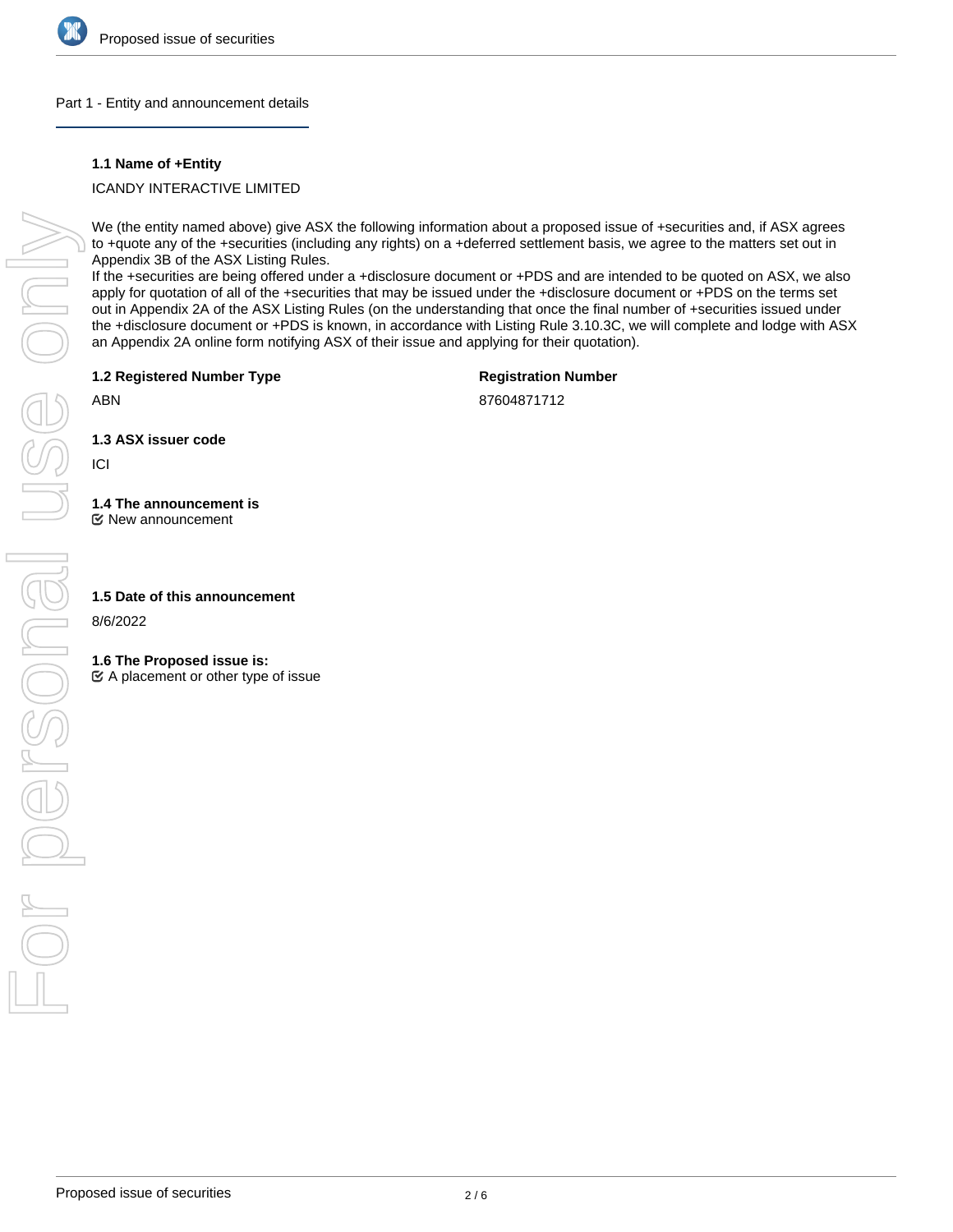

Part 7 - Details of proposed placement or other issue

Part 7A - Conditions

**7A.1 Do any external approvals need to be obtained or other conditions satisfied before the placement or other type of issue can proceed on an unconditional basis?** No

Part 7B - Issue details

**Is the proposed security a 'New class' (+securities in a class that is not yet quoted or recorded by ASX) or an 'Existing class' (additional securities in a class that is already quoted or recorded by ASX)?** Existing class

**Will the proposed issue of this +security include an offer of attaching +securities?** No

Details of +securities proposed to be issued

#### **ASX +security code and description**

ICI : ORDINARY FULLY PAID

#### **Number of +securities proposed to be issued**

4,606,549

#### **Offer price details**

**Are the +securities proposed to be issued being issued for a cash consideration?** No

#### **Please describe the consideration being provided for the +securities**

Part consideration for the acquisition of 60% of Flying Sheep Studios GmbH

# **Please provide an estimate of the AUD equivalent of the consideration being provided for the +securities**

603,457.920000

**Will these +securities rank equally in all respects from their issue date with the existing issued +securities in that class?** Yes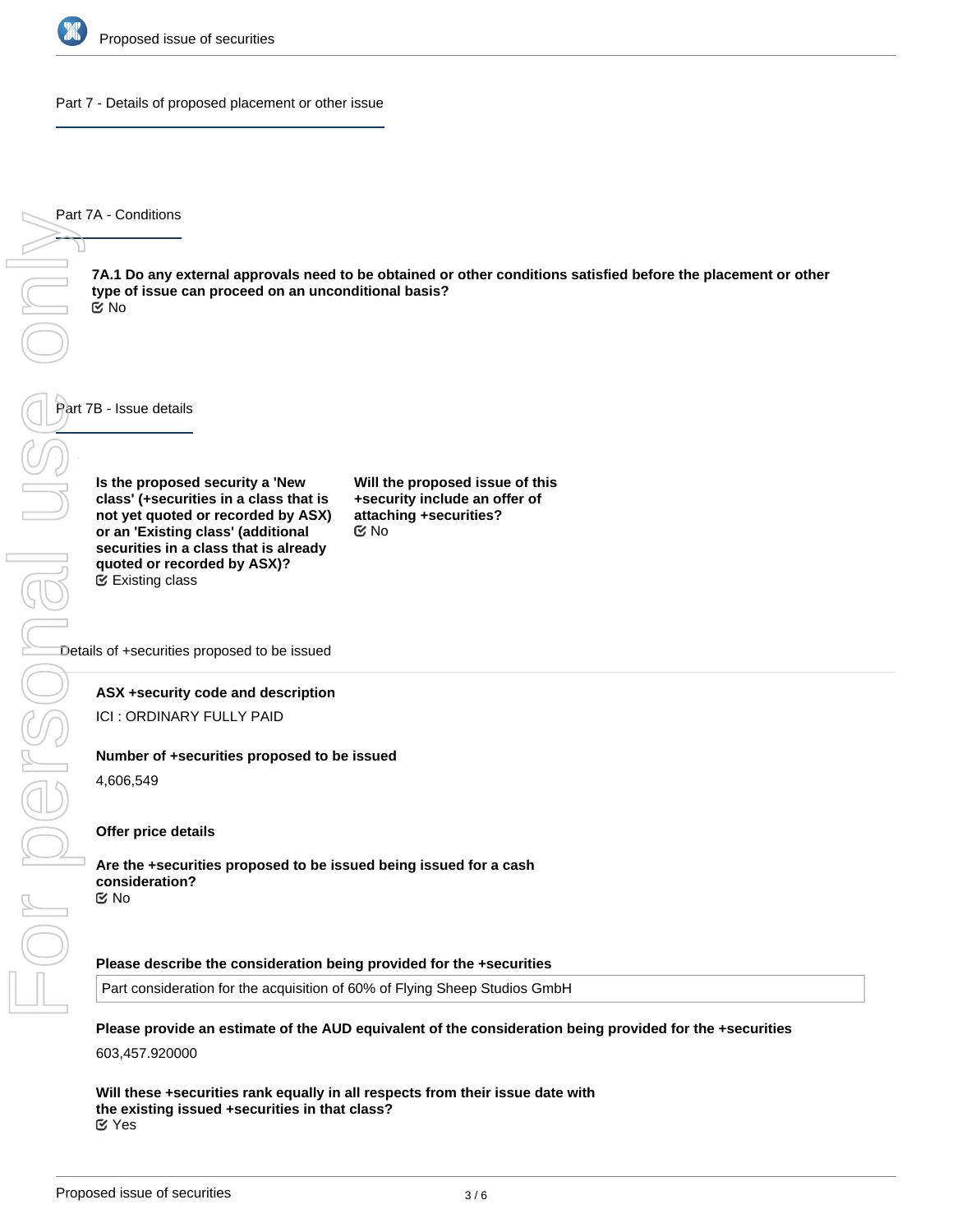

| Is the proposed security a 'New<br>class' (+securities in a class that is<br>not yet quoted or recorded by ASX)<br>or an 'Existing class' (additional<br>securities in a class that is already<br>quoted or recorded by ASX)?<br>$\mathfrak C$ New class | Will the proposed issue of this<br>+security include an offer of<br>attaching +securities?<br>$\mathfrak{C}$ No |  |
|----------------------------------------------------------------------------------------------------------------------------------------------------------------------------------------------------------------------------------------------------------|-----------------------------------------------------------------------------------------------------------------|--|
| Details of +securities proposed to be issued                                                                                                                                                                                                             |                                                                                                                 |  |
| ISIN Code (if Issuer is a foreign company and +securities are non CDIs)                                                                                                                                                                                  |                                                                                                                 |  |
| Have you received confirmation from Will the entity be seeking quotation<br>ASX that the terms of the proposed<br>+securities are appropriate and<br>equitable under listing rule 6.1?<br>$\mathfrak{C}$ No                                              | of the 'new' class of +securities on<br>ASX?<br>$\mathfrak{C}$ No                                               |  |
| <b>ASX +security code</b>                                                                                                                                                                                                                                | +Security description                                                                                           |  |
| New class-code to be confirmed                                                                                                                                                                                                                           | Unlisted Options with an exercise price of \$0.125, expiry date of 5 April 2027.                                |  |
| +Security type<br>Options                                                                                                                                                                                                                                |                                                                                                                 |  |
|                                                                                                                                                                                                                                                          |                                                                                                                 |  |
| Number of +securities proposed to be issued                                                                                                                                                                                                              |                                                                                                                 |  |
| 500,000                                                                                                                                                                                                                                                  |                                                                                                                 |  |
| Offer price details                                                                                                                                                                                                                                      |                                                                                                                 |  |
| Are the +securities proposed to be issued being issued for a cash consideration?<br>$\mathfrak{S}$ No                                                                                                                                                    |                                                                                                                 |  |
|                                                                                                                                                                                                                                                          |                                                                                                                 |  |
| Please describe the consideration being provided for the +securities                                                                                                                                                                                     |                                                                                                                 |  |
| Part consideration of acquisition of 60% of Flying Sheep Studios GmbH                                                                                                                                                                                    |                                                                                                                 |  |
| Please provide an estimate of the AUD equivalent of the consideration being<br>provided for the +securities                                                                                                                                              |                                                                                                                 |  |
| 62,571.000000                                                                                                                                                                                                                                            |                                                                                                                 |  |
| Will all the +securities issued in this class rank equally in all respects from<br>their issue date?<br><b>M</b> Yes                                                                                                                                     |                                                                                                                 |  |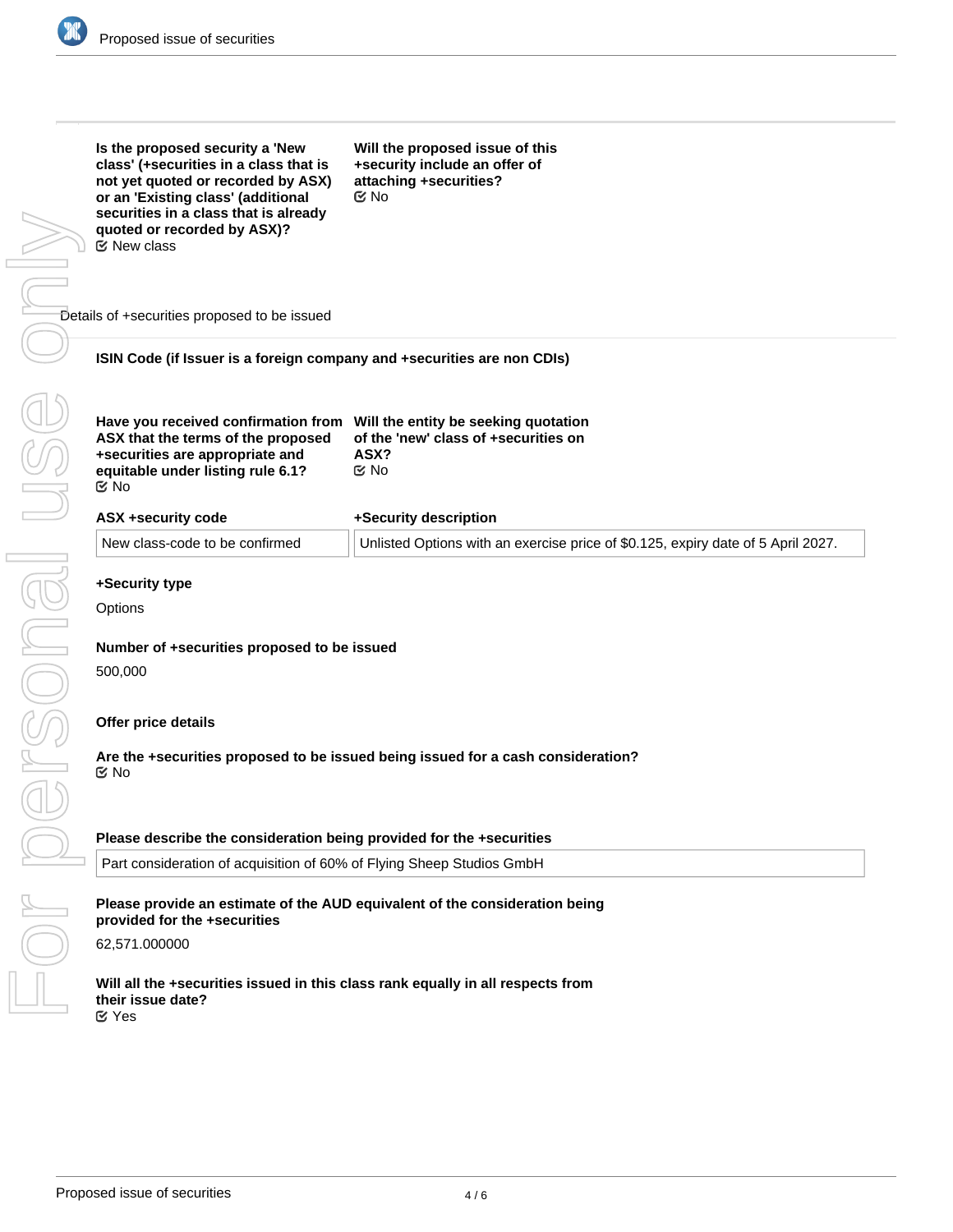

#### Options details

**+Security currency Exercise price Expiry date** 5/4/2027 AUD - Australian Dollar AUD 0.1250 **Details of the type of +security that will be issued if the option is exercised** ICI : ORDINARY FULLY PAID For personal use only One **Number of securities that will be issued if the option is exercised** 500,000 fully paid ordinary shares **Please provide a URL link for a document lodged with ASX setting out the material terms of the +securities proposed to be issued or provide the information by separate announcement.** Part 7C - Timetable **7C.1 Proposed +issue date** 17/6/2022 Part 7D - Listing Rule requirements **7D.1 Has the entity obtained, or is it obtaining, +security holder approval for the entire issue under listing rule 7.1?** No **7D.1b Are any of the +securities proposed to be issued without +security holder approval using the entity's 15% placement capacity under listing rule 7.1?** Yes **7D.1b ( i ) How many +securities are proposed to be issued without security holder approval using the entity's 15% placement capacity under listing rule 7.1?** 4,606,549 fully paid ordinary shares 500,000 unlisted options **7D.1c Are any of the +securities proposed to be issued without +security holder approval using the entity's additional 10% placement capacity under listing rule 7.1A (if applicable)?** No **7D.2 Is a party referred to in listing rule 10.11 participating in the proposed issue?** No

**7D.3 Will any of the +securities to be issued be +restricted securities for the purposes of the listing rules? ⊠**No

**7D.4 Will any of the +securities to be issued be subject to +voluntary escrow?** No